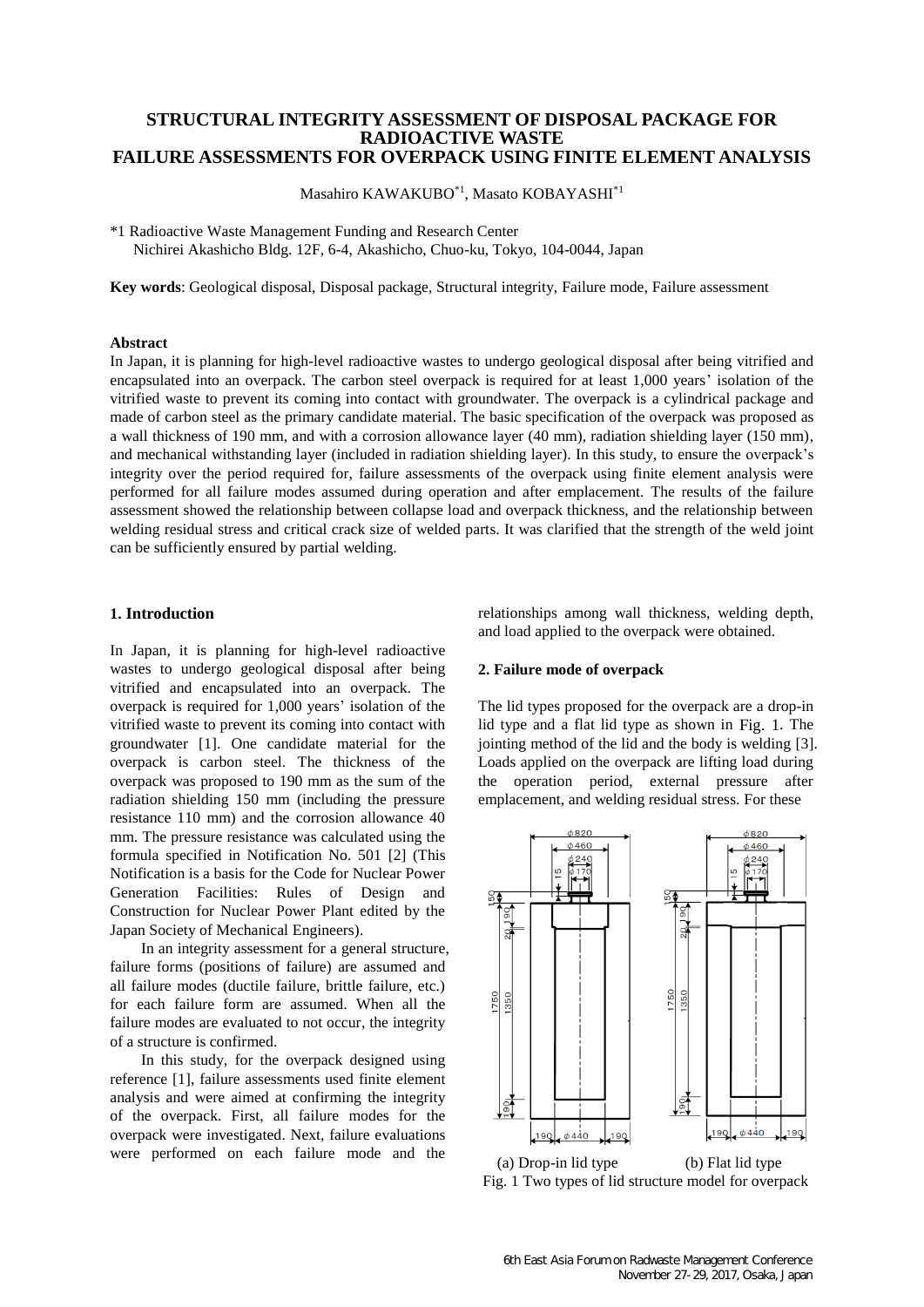loads, failure parts of the overpack are conceivable as follow: (i) failure of the base metal part, (ii) failure from the tip of the welded part, and (iii) failure from a weld flaw. The failure modes for these failure parts are conceivable as follow:

- (i) Plastic collapse
- (ii) Plastic collapse, elastic-plastic failure, brittle failure
- (iii) Brittle failure

Fatigue failure is also considered as a failure mode in a general structure. However, from the analysis result assuming the largest domestic earthquake, the cyclic load applied on the overpack is about 1.7 MPa at maximum [\[4\].](#page-3-3) There is no need to consider fatigue failure.

# **3. Failure assessments 3.1 Analysis method and Analysis model**

In order to perform failure assessment for the overpack, it is necessary to calculate stress intensity factor K by elastic finite element analysis, and to calculate plastic collapse load and J-integral by elastic-plastic finite element analysis. In this study, the failure analyses used the general purpose program ABAQUS standard. The physical properties of the material used for the analysis are shown in [Table 1](#page-1-0). The analysis model for the overpack is shown in [Fig.](#page-1-1)   $2.$  $2.$ 

## **3.2 Analysis results 3.2.1 Failure of base metal part**

In failure of the base metal part, the failure mode is plastic collapse of the body or lid. For the calculation of the collapse load, the Twice-Elastic-Slope Method [\[5\]](#page-4-0) was applied. In the Twice-Elastic-Slope Method, collapse load is calculated using the relationship between load and displacement. The applied load used external pressure and the displacement used a representative point (the center of lid or the center of internal body). As a deformation characteristic of the material, elastically-perfect plastic material of yield strength S<sup>y</sup> was assumed.

[Fig. 3](#page-1-2) shows the relationship between wall thickness of overpack and collapse load. The collapse load decreased with decrease of the wall thickness, and the collapse load depended on the yield strength. In the case of wall thickness of 50 mm and  $S_y = 100$ MPa, the collapse load was the smallest 19.7 MPa. Since the external pressure applied on the overpack is 10.7 MPa at 1,000 m depth in hard rock [\[6\],](#page-4-1) the collapse strength was about 1.8 times the safety margin, for 50 mm thickness of the overpack.

#### **3.2.2 Failure from the tip of welded part**

In the case of failure from the tip of the welded part,

Table 1 Analysis conditions

<span id="page-1-0"></span>

|               | Temperature Young's modulus Poisson's ratio |       |
|---------------|---------------------------------------------|-------|
| $(^{\circ}C)$ | (GPa)                                       | $(-)$ |
| 90.           | 199                                         | 0.3   |



Fig. 2 Failure analysis model of overpack

<span id="page-1-1"></span>

<span id="page-1-2"></span>Fig. 3 Relationship between external pressure at collapse and thickness of overpack

the failure modes are plastic collapse and elastic-plastic failure at lifting up during operation, and plastic collapse due to external pressure after emplacement of the overpack.

#### **(1) Plastic collapse of welded part for lifting load**

For the calculation of the collapse load, the Twice-Elastic-Slope Method [\[5\]](#page-4-0) was applied. The relationship between yield strength required for the welded part and weld depth is shown in [Fig. 4](#page-2-0). When the welding depth was 70 mm or more, the yield strength required for the overpack was about 1 MPa. When the welding part was smaller than 60 mm, the yield strength increased. However, the yield strength did not become larger than 5 MPa in either lid case. Since 40 mm thickness of the corrosion allowance is considered to be welded and the yield strength of typical carbon steel is greater than 200 MPa, it was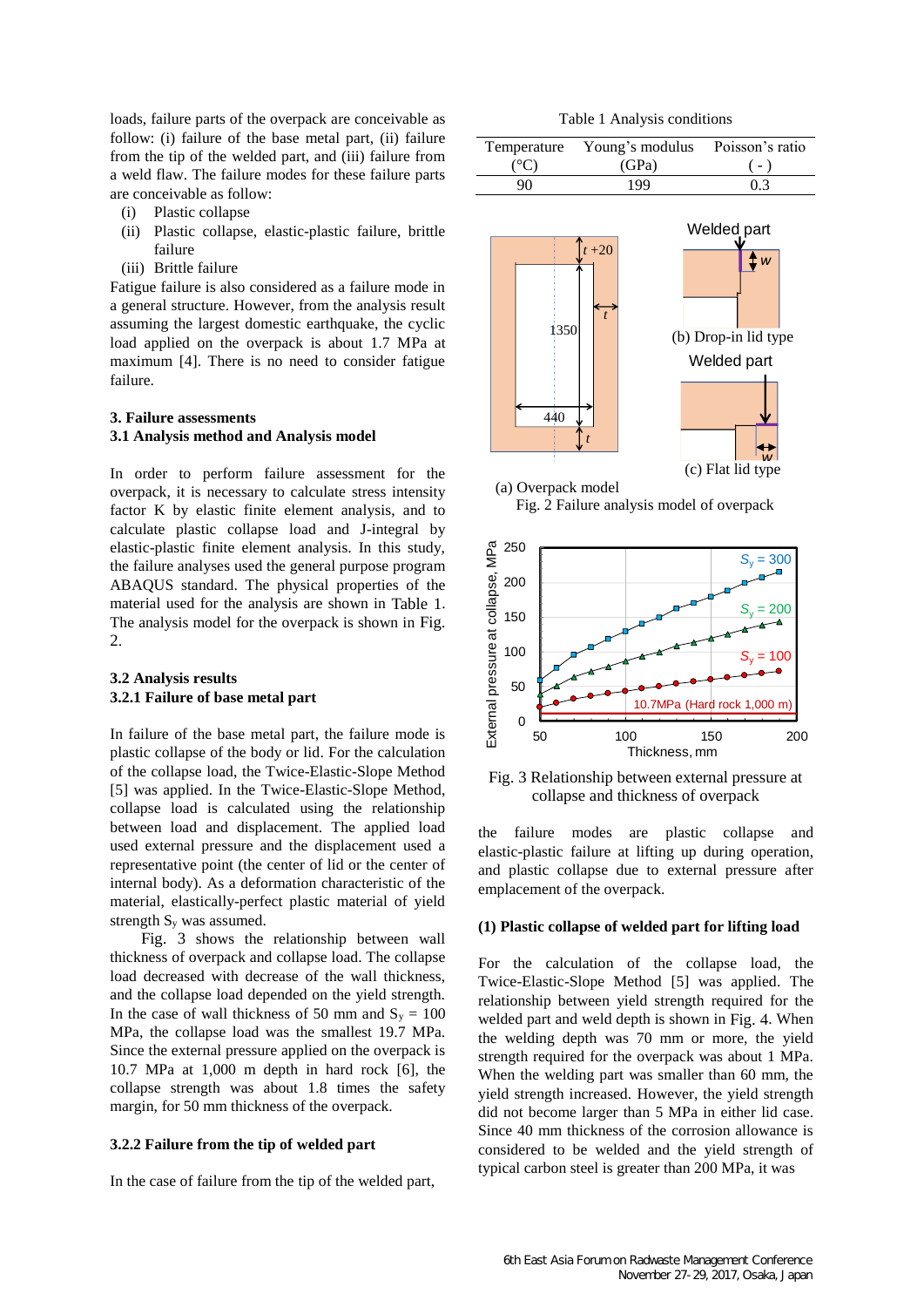

<span id="page-2-0"></span>Fig. 4 Relationship between required yield strength and weld depth



<span id="page-2-1"></span>Fig. 5 Relationship between J-integral at tip of weld and weld depth

revealed that the collapse strength for lifting up is sufficient.

## **(2) Elastic-plastic failure for lifting load**

If the welding depth is small, there is a possibility of elastic-plastic failure from the tip of unwelded. The driving force of elastic-plastic failure is J-integral. Therefore, the J-integral of the tip of the unwelded part for own weight was calculated by elastic-plastic analysis. For the stress-strain curve required for the elastic-plastic analysis, the result was approximated by the Ramberg-Osgood equation from the result of the tensile test using the typical carbon steel SM400.

[Fig. 5](#page-2-1) shows the relationship between J-integral and welding depth. When the welding depth became smaller, the J-integral became larger. If the J-integral is smaller than the fracture toughness which is the strength of the carbon steel, failure does not occur. The fracture toughness obtained from the SM400 was 589 kN/m, J-integral was sufficiently smaller than fracture toughness. Therefore, it is evaluated that elastic-plastic failure from the tip of unwelded area does not occur.



<span id="page-2-2"></span>Fig. 6 Relationship between external pressure at collapse and weld depth (yield strength 300 MPa)

#### **(3) Plastic collapse for external pressure**

The relationship between external pressure at plastic collapse in the welded part and welded depth is shown in [Fig. 6](#page-2-2). In the case of the flat lid type, external pressure at plastic collapse was constant with welding depth. The length of the unwelded part did not influence the collapse load because unwelded parts of the flat lid and the body were in close contact with the external pressure. In the case of the drop-in lid type, when the welding part was 70 mm or more, the collapse load equaled that of the flat lid type.

#### **3.2.3 Failure from weld flaw**

In the case of failure from a weld flaw, the failure mode assumed brittle failure, assuming irradiated carbon steel from vitrified waste. The weld flaw was modeled as a semi-circular opening crack along the welded part, and stress intensity factor at the tip of the crack was calculated. The wall thickness was set at 110 mm of pressure resistance. The external pressure and weld residual stress for the overpack applied were 10.7 and 100 MPa, respectively.

The relationship between stress intensity factor and crack size for the flat lid type was shown in [Fig.](#page-3-4)  [7](#page-3-4). For axial stress  $\sigma$ <sub>z</sub> of 10.7 MPa, the stress intensity factor decreased with crack size. However, for axial stress  $\sigma$  of 10.7 MPa, the stress intensity factor increased with crack size. The stress intensity factors in both cases were negative regardless of crack size. That means failure from weld flaws by external pressure does not occur for crack size of 55 mm. On the other hand, when the residual stress  $\sigma$ R of 100 MPa was applied, the stress intensity factor became larger than the stress intensity factor by external pressure. For example, the stress intensity factor for the crack size of 55 mm was over 50 MPa⋅m<sup>0.5</sup>. The relationship between allowable residual stress and critical crack size for wall thickness of 110 mm is shown in [Fig. 8](#page-3-5). When fracture toughness,  $K_{\text{IC}}$  of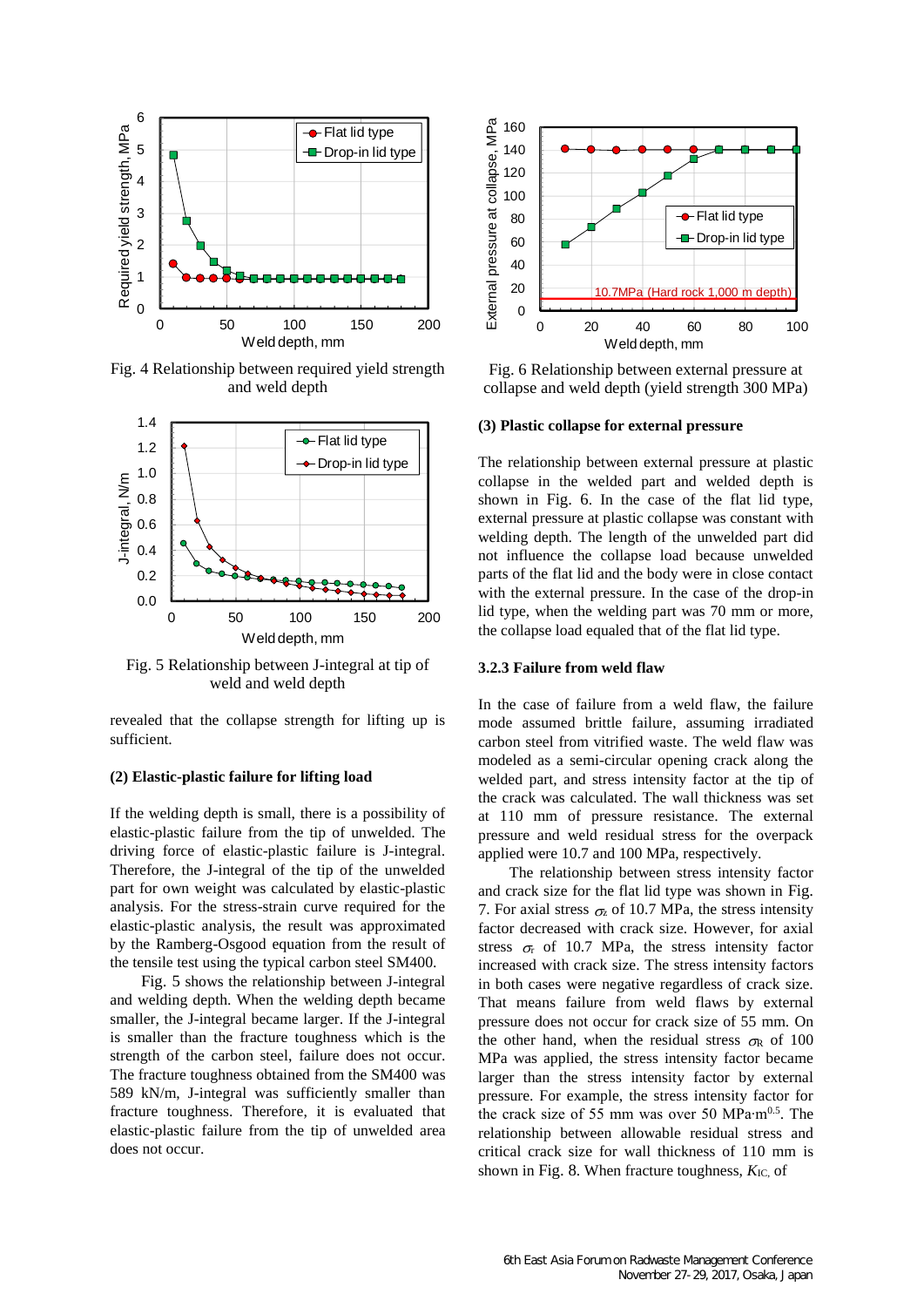

<span id="page-3-4"></span>Fig. 7 Relationship between stress intensity factor and crack size in weld part for flat lid type



<span id="page-3-5"></span>Fig. 8 Relationship between weld residual stress and critical crack size in weld part for flat lid type

carbon steel after 1,000 years is estimated, allowable residual stress or critical crack size can be calculated using this figure.

### **4. Thickness of overpack**

The thickness of the overpack was set to 190 mm as the sum of the radiation shielding 150 mm (including the pressure resistance 110 mm) and the corrosion allowance 40 mm. From the results of the collapse analysis ([Fig. 3](#page-1-2)), it was found that when carbon steel with a yield stress of 200 MPa was used, wall thickness of 110 mm of the overpack has about 8.7 times larger than the external pressure of 10.7 MPa at 1,000 m depth of hard rock.

Ohe *et al*., reported that for the thickness of radiation shielding and corrosion allowance set by reference [\[1\],](#page-3-0) when the design conditions and evaluation formulas were revised, the thickness of the overpack became 110 mm [\[7\].](#page-4-2) This report has no mention of decrease in strength by reduction in thickness of the overpack due to corrosion; however, the result of the collapse analysis shows that the strength of 50 mm wall thickness is about 3.6 times the external pressure. Therefore, it is revealed that there is a possibility of reducing the thickness of the overpack.

Also, from the results of failure assessment of welded parts, it is not necessarily required to perform a full penetration weld of 190 mm. The welded part has enough strength even by partial welding. Compared with full penetration welds, partial welds have the advantage of reduction of welded residual stress, reduction of welding time, and improvement of measurement accuracy (weld flaw size and location).

### **5. Summary**

Failure assessment by the finite element method was carried out for all failure modes assumed for the overpack, and the relationship among the wall thickness, the welding depth, the weld flaw size, and the failure load was calculated. The obtained results were as follow.

- Even if the wall thickness is 50 mm, the strength against external pressure applied to the overpack after emplacement is sufficient.
- It is not necessarily required to do a full penetration weld of 190 mm. The welded part has enough strength even by partial welding.
- It was clarified that brittle failure from a weld flaw does not occur due to external pressure. On the other hand, the welding residual stress contributes to brittle failure from a weld flaw.
- When fracture toughness,  $K_{\text{IC}}$  of carbon steel after 1,000 years is estimated, allowable residual stress or critical crack size can be calculated using figure 8.

This research is a part of "Development of Advanced Technology for Engineering Components of HLW Disposal" under a grant from the Japanese Ministry of Economy, Trade and Industry (METI).

#### **References**

- <span id="page-3-0"></span>[1] Nuclear Waste Management Organization of Japan: "Safety of the Geological Disposal Project 2010, Safe Geological Disposal Based on Reliable Technology", NUMO-TR-13-05 (2013).
- <span id="page-3-1"></span>[2] Ministry of International Trade and Industry, "Notification No. 501, Technical Standard for Construction of Nuclear Power Components", (1980), (in Japanese).
- <span id="page-3-2"></span>[3] Asano H. and Aritomi M., Long-Term Integrity of Waste Package Final Closure for HLW Geological Disposal, (I) Points at Issue Concerning 1,000 Years Containment Capability of Overpack, J. Nucl. Sci. Technol., Vol. 42, No. 5, pp.470-479 (2005).
- <span id="page-3-3"></span>[4] Yamamoto Y., Suzuki S., Sato S. and Ito K., Study on Seismic Response of Engineered Barrier System, Journal of Japan Society of